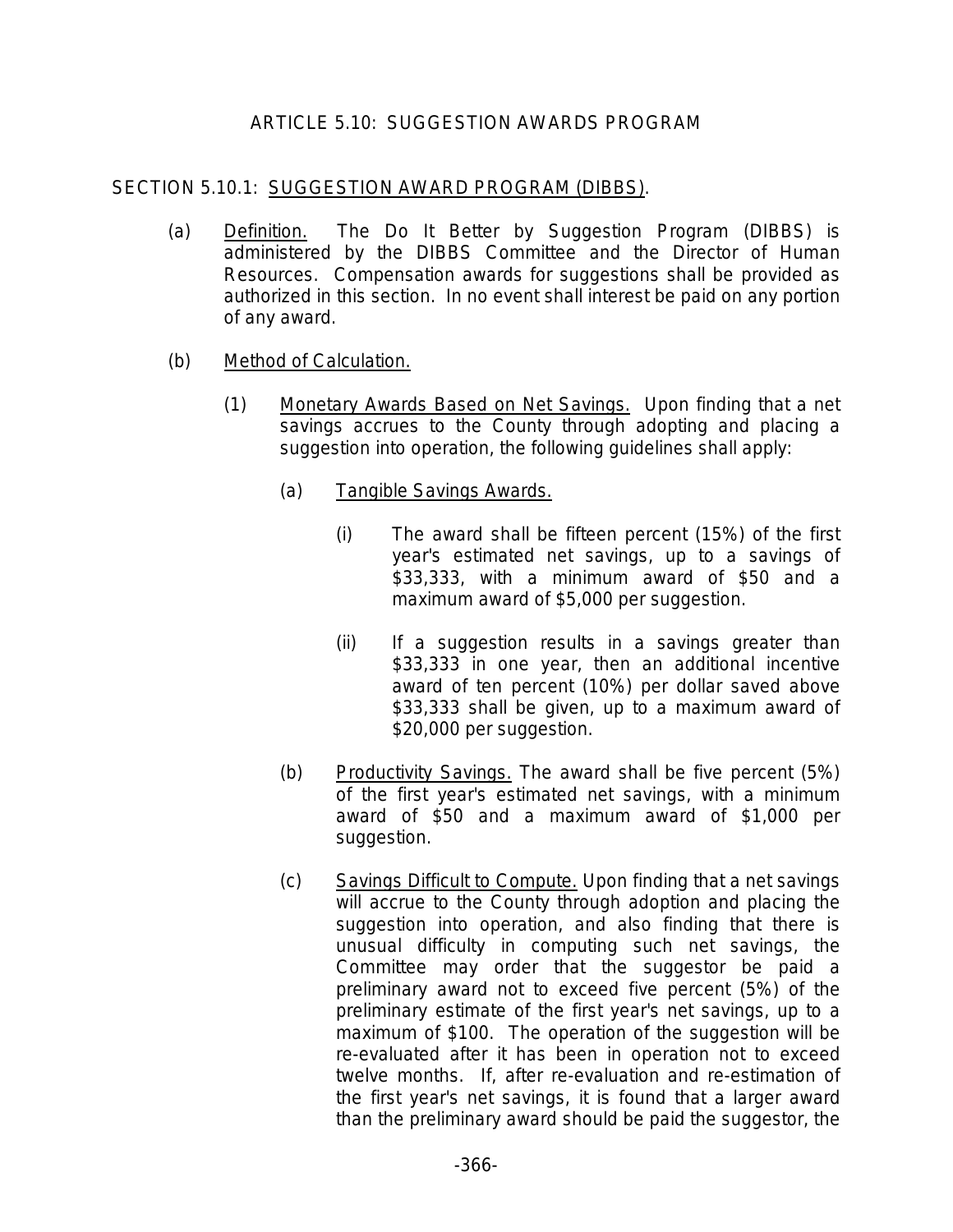Committee shall order that the suggestor be paid an additional award equal to fifteen percent (15%) of the reestimated first year's net savings less the amount of the preliminary award.

- (d) Maximum Award. In no event shall the total monetary award for any one suggestion exceed the aggregate total of \$20,000. Monetary awards of \$10,000 or more must be approved by resolution of the Board of Supervisors.
- (2) Intangible or Non-calculable Savings Award. The award shall be a one-time award of \$50.
- (c) Eligibility. Except for the following, the DIBBS Program is available to all officers and employees (regular and temporary) of the County:
	- (1) Members of the Board;
	- (2) Members of the Committee;
	- (3) The DIBBS Coordinator and assigned clerical staff;
	- (4) Employees whose suggestion is found by the Committee or department head to be within the scope of the normal duties and responsibilities of his/her position;
	- (5) Employees whose suggestion is part of a specific assignment which includes problem identification, analysis and/or solution;
	- (6) Employees in classes designated Executive Management (EM) or Unclassified Management (UM).

(Amended 08/02/85, Ord. No. 6999) (Amended 07/01/88, Ord. No. 7479) (Amended 12/13/91, Ord. No. 8014) (Amended 01/18/08, Ord. No. 9912)

SECTION 5.10.2: METHOD OF CALCULATION.

(Repealed 01/18/08, Ord. No. 9912)

## SECTION 5.10.3: ELIGIBILITY.

(Repealed 01/18/08, Ord. No. 9912)